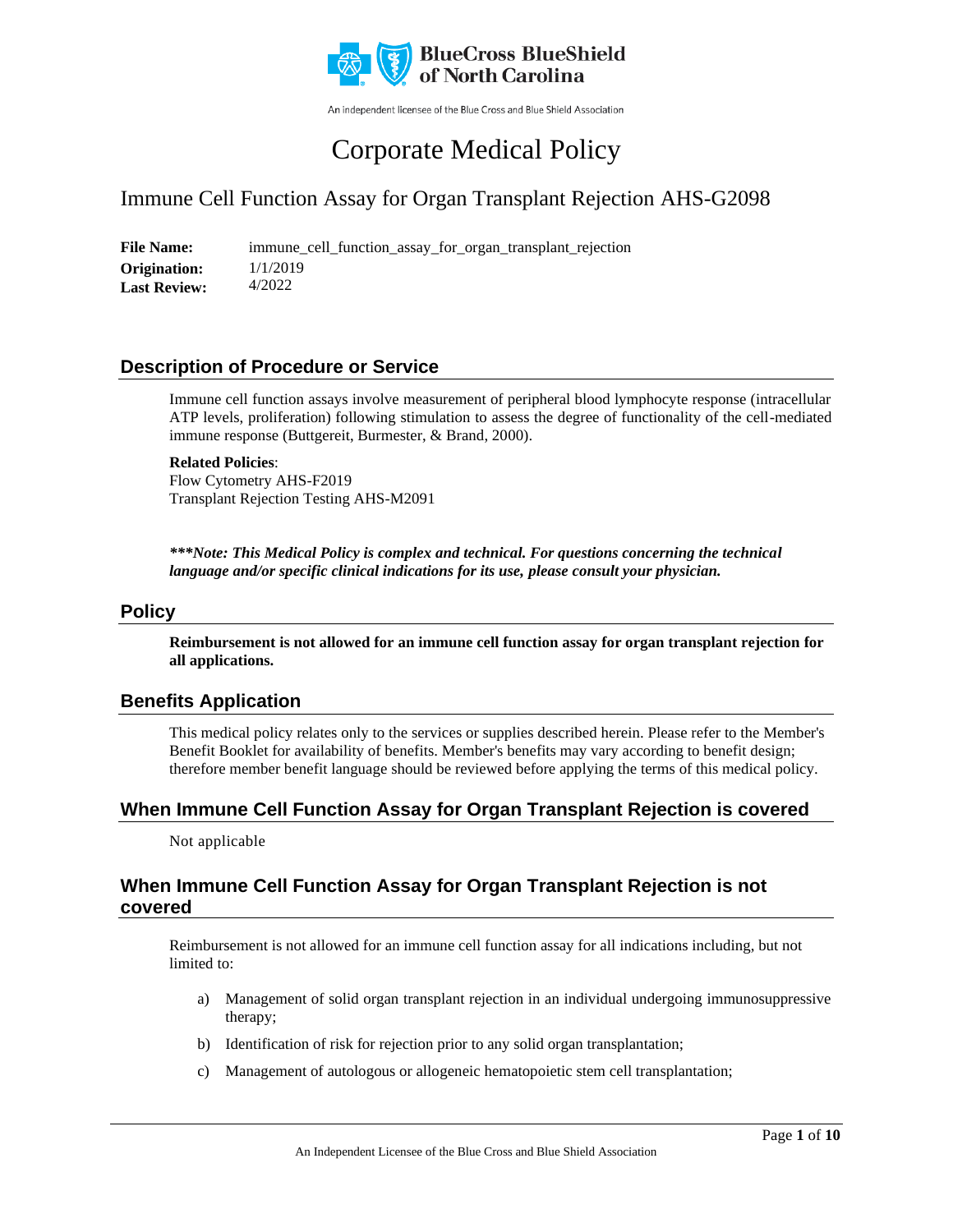- d) Management of immunodeficiency disorders including human immunodeficiency virus (HIV) and severe combined immunodeficiency disease (SCID);
- e) Management of or prediction of infection risk in immune mediated disorders including rheumatoid arthritis (RA), multiple sclerosis, and lupus nephritis;
- f) Testing for urticaria;
- g) Diagnosis and management of Lyme disease (for example, iSpot Lyme Test).
- h) Management of inflammatory bowel diseases;
- i) Monitoring immune response following surgery.

### **Policy Guidelines**

Primary immunodeficiencies are a group of rare disorders in which part of the body's immune system is absent or functions incorrectly. These disorders occur in as many as 1:2000 live births and are most often categorized according to a combination of mechanistic and clinical descriptive characteristics (Bonilla et al., 2015). Specific cellular immunity is mediated by T cells, and defects affecting these T cells underlie the most severe immunodeficiencies. As antibody production by B cells requires intact T cell function, most T cell defects lead to combined (cellular and humoral) immunodeficiency (Butte & Stiehm, 2019).

In vitro studies of T cell function measure peripheral blood T cell response to several different types of stimuli (Bonilla, 2008):

- Mitogens (such as the plant lectins phytohemagglutinin, concanavalin A, pokeweed mitogen, anti-CD3).
- Specific antigens (such as tetanus and diphtheria toxoids or Candida albicans antigens).
- Allogeneic lymphocytes (ie, mixed lymphocyte culture).

Exposure of T cells to stimulus leads to their metabolic activation and polyclonal expansion (Fernandez-Ruiz, Kumar, & Humar, 2014). Response can be measured by indicators of proliferation, ATP synthesis and release, or expansion of specific subpopulations (Stiehm, 2017).

Evaluation of specific immune responses is essential for diagnosis of primary immune deficiencies. Screening tests used to evaluate patients with suspected primary immune deficiencies are relatively inexpensive, performed rapidly, and reasonably sensitive and specific (Notarangelo, 2010; Oliveira & Fleisher, 2010). Abnormal screening test results indicate the need for more sophisticated tests. This stepwise approach ensures efficient and thorough evaluation of mechanisms of immune dysfunction that underlie the clinical presentation, with narrowing of diagnostic options before using costly sophisticated tests that might be required to arrive at specific diagnoses (Bonilla et al., 2015). Abnormal T cell counts T cell mitogen responses that are absent or extremely low, are a crucial element in the diagnosis of several primary immune deficiencies, most notably, SCID (Picard et al., 2015).

Additionally, T-cell recognition of alloantigen is the primary and central event that leads to the cascade of events that result in rejection of a transplanted organ (Vella, 2020). Several commercial assays have been developed based on the traditional assessment of T-cell stimulation to predict or assess transplant rejection.

The Immunoknow assay measures the ability of CD4 T-cells to respond to mitogenic stimulation by phytohemagglutinin-L in vitro by quantifying the amount of adenosine triphosphate (ATP) produced and released from these cells following stimulation (Zhang et al., 2016). Since the CD4 lymphocytes orchestrate cell-mediated immunity responses through immunoregulatory signaling, measurement of intracellular ATP levels following CD4 activation is intended to estimate the net state of immune system in immunocompromised patients (Chon, 2020) and one of the few well-established strategies for functional immune monitoring in solid organ transplant recipients (Sottong, Rosebrock, Britz, & Kramer, 2000).

The Pleximmune™ blood test measures the inflammatory immune response of recipient T-cells to the donor in co-culture of lymphocytes from both sources (Ashokkumar et al., 2009; Ashokkumar et al., 2017; Sindhi et al., 2016). The Pleximmune test sensitivity and specificity for predicting acute cellular rejection was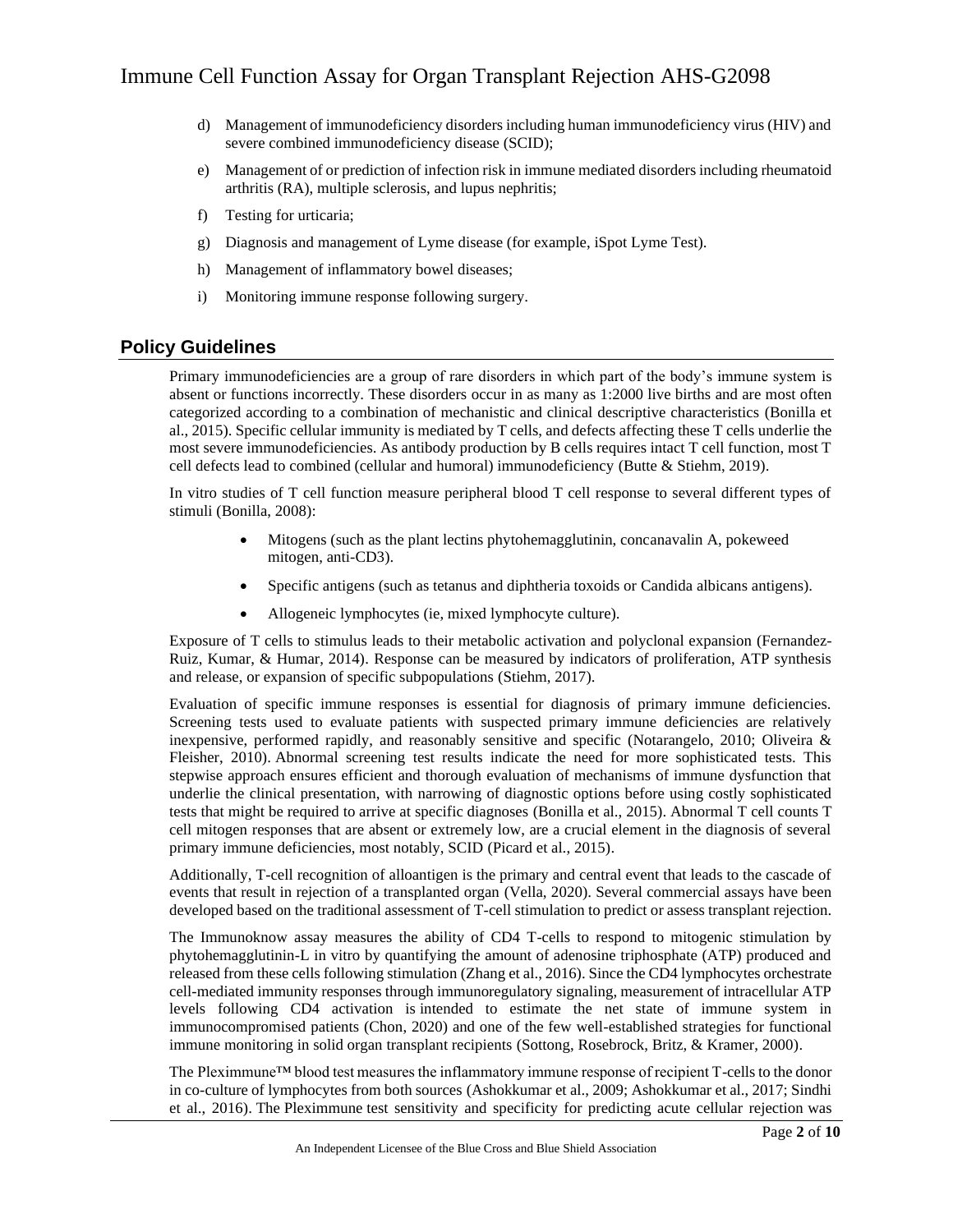found to be 84% and 81%, respectively, in a training set–validation set testing of 214 children. Early clinical experience shows that test predictions are particularly useful in planning immunosuppression in the setting of indeterminate biopsy findings or in modifying protocol-mandated treatment when combined with all other available clinical information about an individual patient (Sindhi et al., 2016).

The iQue® Immune Cell Function Assay identifies immune cells based on cell surface markers or secreted soluble mediators. This assay quantifies cytokines, adhesion molecules, enzymes, and growth factors receptors and measures cell phenotypes, cell function markers, cell viability, cell count, proliferation and secreted effector cytokines in a single well. The iQue assay can be used to characterize T cells and measure various populations including memory T cells, cytotoxic T cells, and natural killer cells (Intellicyt, 2021).

#### *Clinical Validity and Utility*

A population-based study comparing the assay results in healthy controls and solid organ transplant recipients established three categories to define patient's cell-mediated immune response: strong ( $\geq 525$  ng ml<sup>-1</sup>), moderate (226–524 ng ml<sup>-1</sup>) and low (≤225 ng ml<sup>-1</sup>) (Fernandez-Ruiz et al., 2014; Kowalski et al., 2006). Numerous authors have analyzed the predictive value of the Immunoknow assay for acute rejection, as recently summarized in a meta-analysis that found a relatively high specificity (0.75) but a low sensitivity (0.43), with significant heterogeneity across studies (Fernandez-Ruiz et al., 2014; Ling et al., 2012). The ImmuKnow® (Cylex) assay has been examined in clinical trials for its potential use in monitoring immunosuppression medication regimens in solid organ transplant patients.

Kowalski et al (2006) performed "a meta-analysis of 504 solid organ transplant recipients (heart, kidney, kidney-pancreas, liver and small bowel)" from 10 U.S. centers. The authors found that: "A recipient with an immune response value of 25 ng/ml adenosine triphosphate (ATP) was 12 times more likely to develop an infection than a recipient with a stronger immune response. Similarly, a recipient with an immune response of 700 ng/ml ATP was 30 times more likely to develop a cellular rejection than a recipient with a lower immune response value. Of note is the intersection of odds ratio curves for infection and rejection in the moderate immune response value (Kowalski et al., 2006). The authors also hypothesized an "immunological target of immune function," created by the intersection of odds ratio curves at 280 ng/ml ATP. The authors concluded "the Cylex ImmuKnow assay has a high negative predictive value and provides a target immunological response zone for minimizing risk and managing patients to stability (Kowalski et al., 2006)."

Wang et al (2014) performed a meta-analysis of six studies which found "The pooled sensitivity, specificity, PLR, NLR, and DOR of ImmuKnow for predicting the risk of infection were 0.51, 0.75, 1.97, 0.67, and 3.56, respectively. A DOR of 13.81, with a sensitivity of 0.51, a specificity of 0.90, a PLR of 4.45, and an NLR of 0.35, was found in the analysis of the predictive value for acute rejection. The authors concluded, "Our analysis did not support the use of the ImmuKnow assay to predict or monitor the risks of infection and acute rejection in renal transplant recipients. Further studies are needed to confirm the relationships between the ImmuKnow assay and infection and acute rejection in kidney transplantation (Wang et al., 2014)."

Jo et al (2015) "analyzed CD4 T-lymphocytes ATP levels along with lymphocyte subsets in 160 samples from 111 post-allogeneic hematopoietic stem cell transplantation (alloHSCT) patients. In patients with stable status, ImmuKnow levels changed over time and the 6-month post-alloHSCT levels were significantly higher than those tested within 6 months post-alloHSCT. ImmuKnow results 6 months postalloHSCT showed low positive correlation with natural killer cell count  $(r = 0.328)$  and the values tested later than 6 months post-alloHSCT were positively correlated with CD4 T cell count (r = 0.425). However, ImmuKnow® levels for acute graft-versus-host disease (GVHD) or infection episodes were not significantly different compared to those for stable alloHSCT. The authors concluded that "the combined test of ImmuKnow levels and lymphocyte subsets may be helpful for immune monitoring following alloHSCT."

Ravaioli et al (2015) aimed to "assess the clinical benefits of adjusting immunosuppressive therapy in liver recipients based on immune function assay results." A total of 100 patients received serial immune function testing via the ImmuKnow in vitro diagnostic assay (compared to 102 controls who received standard practice). The authors found that "based on immune function values, tacrolimus doses were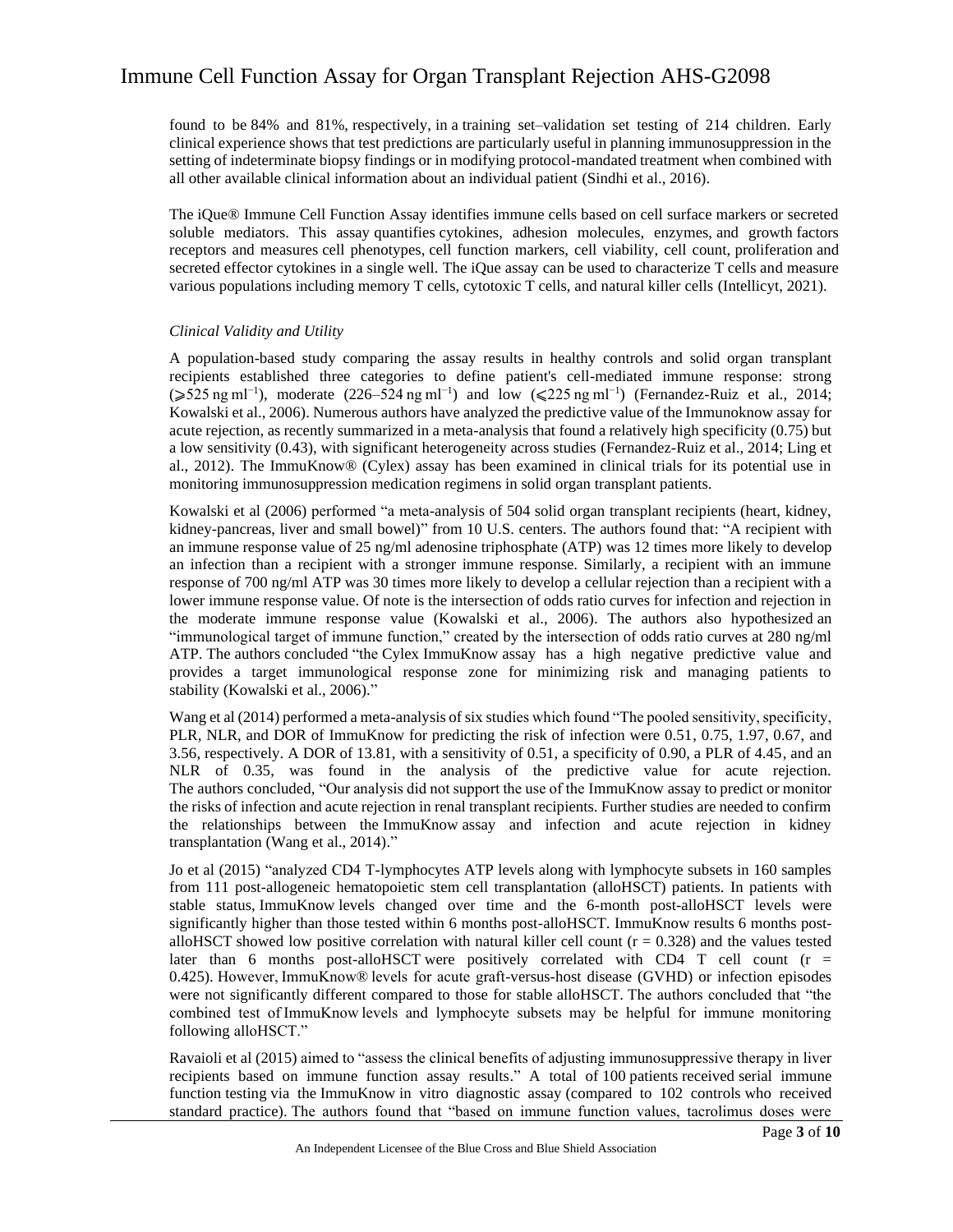reduced 25% when values were less than 130 ng/mL adenosine triphosphate (low immune cell response) and increased 25% when values were greater than 450 ng/mL adenosine triphosphate (strong immune cell response)" (Ravaioli et al., 2015). The authors also found that survival and infection rates were better in the treatment arm compared to the control arm. Overall, the investigators concluded "Immune function testing provided additional data which helped optimize immunosuppression and improve patient outcomes" (Ravaioli et al., 2015).

Piloni et al (Piloni et al., 2016) evaluated 61 lung recipients who underwent follow-up for lung transplantation between 2010 and 2014 in order to correlate ImmuKnow® values with functional immunity in lung transplant recipients. The authors found that 71 out of 127 samples (56%) showed an overimmunosuppression with an ImmuKnow® assay mean level of  $112.92$  ng/ml (SD  $\pm$  58.2) vs. 406.14 ng/ml  $(SD \pm 167.7)$  of the rest of our cohort. In the over-immunosuppression group, the authors found 51 episodes of infection (71%). The mean absolute ATP level was significantly different between patients with or without infection  $(202.38 \pm 139.06 \text{ ng/ml} \text{ vs. } 315.51 \pm 221.60 \text{ ng/ml})$ . The authors concluded that "the ImmuKnow assay levels were significantly lower in infected lung transplant recipients compared with non-infected recipients and in RAS patients" (Piloni et al., 2016).

Chiereghin et al (2017) evaluated symptomatic infectious episodes that occurred during the first year after an organ transplant. A total of 135 infectious episodes were studied with 77 of the infections bacterial, 45 viral, and 13 fungal. Significantly lower median ImmuKnow® intracellular ATP levels were identified in patients with bacterial or fungal infections compared to infection-free patients, whereas patients with viral infection did not have a significantly different median ATP level compared to non-infected patients. The authors concluded that bacteria were responsible for most symptomatic infections post-transplant and that ImmuKnow measurements may be useful for "identifying patients at high risk of developing infection, particularly of fungal and bacterial etiology" (Chiereghin et al., 2017).

Liu et al. (2019) studied the potential of the ImmuKnow assay to diagnose infection in pediatric patients who have received a living-donor liver transplant. A total of 66 patients participated in this study and were divided into infection (n=28) and non-infection (n=38) groups. The researchers report that the "CD4+ T lymphocyte ATP value of the infection group was significantly lower compared with that of the noninfection group" (Liu et al., 2019). This suggests that for pediatric patients who have received a livingdonor liver transplant, low CD4+ T lymphocyte ATP levels may be related to infection rates. The ImmuKnow assay may be a helpful tool in this scenario to predict infection.

Weston, Rinde-Hoffman, and Lopez-Cepero (2020) used the ImmuKnow assay to adjust immunosuppression in heart transplant recipients with severe systemic infections. In particular, if a patient developed an infection, the ImmuKnow assay was used to recommend adjustments in immunosuppression. This assay was used on 80 patients; thirteen of these patients developed a more serious infection. The researchers conclude that "Heart transplant recipients with severe systemic infections presented with a decreased ImmuKnow®, suggesting over immunosuppression. ImmuKnow® can be used as an objective measurement in withdrawing immunosuppression in heart transplant recipients with severe systemic infections (Weston et al., 2020)."

Ashokkumar et al. (2017) evaluated PlexImmune through the assessment of CD-154 T-cytotoxic memory cells. A total of 280 samples (158 training set, 122 validation) from 214 children were examined. Recipient CD-154 cells induced by stimulation with donor cells were expressed as a fraction of those induced by human leukocyte antigen (HLA) nonidentical cells, and a resulting immunoreactivity index  $(IR) \ge 1$  implied increased rejection-risk. The authors found that "an IR of 1.1 or greater in posttransplant training samples and IR of 1.23 or greater in pretransplant training samples predicted liver transplant (LTx) or intestine transplant (ITx) rejection with sensitivity, specificity, positive, and negative predictive values of 84%, 80%, 64%, and 92%, respectively, and 57%, 89%, 78%, and 74%, respectively (Ashokkumar et al., 2017)." The authors concluded that "Allospecific CD154+T-cytotoxic memory cells predict acute cellular rejection after LTx or ITx in children. Adjunctive use can enhance clinical outcomes (Ashokkumar et al., 2017)."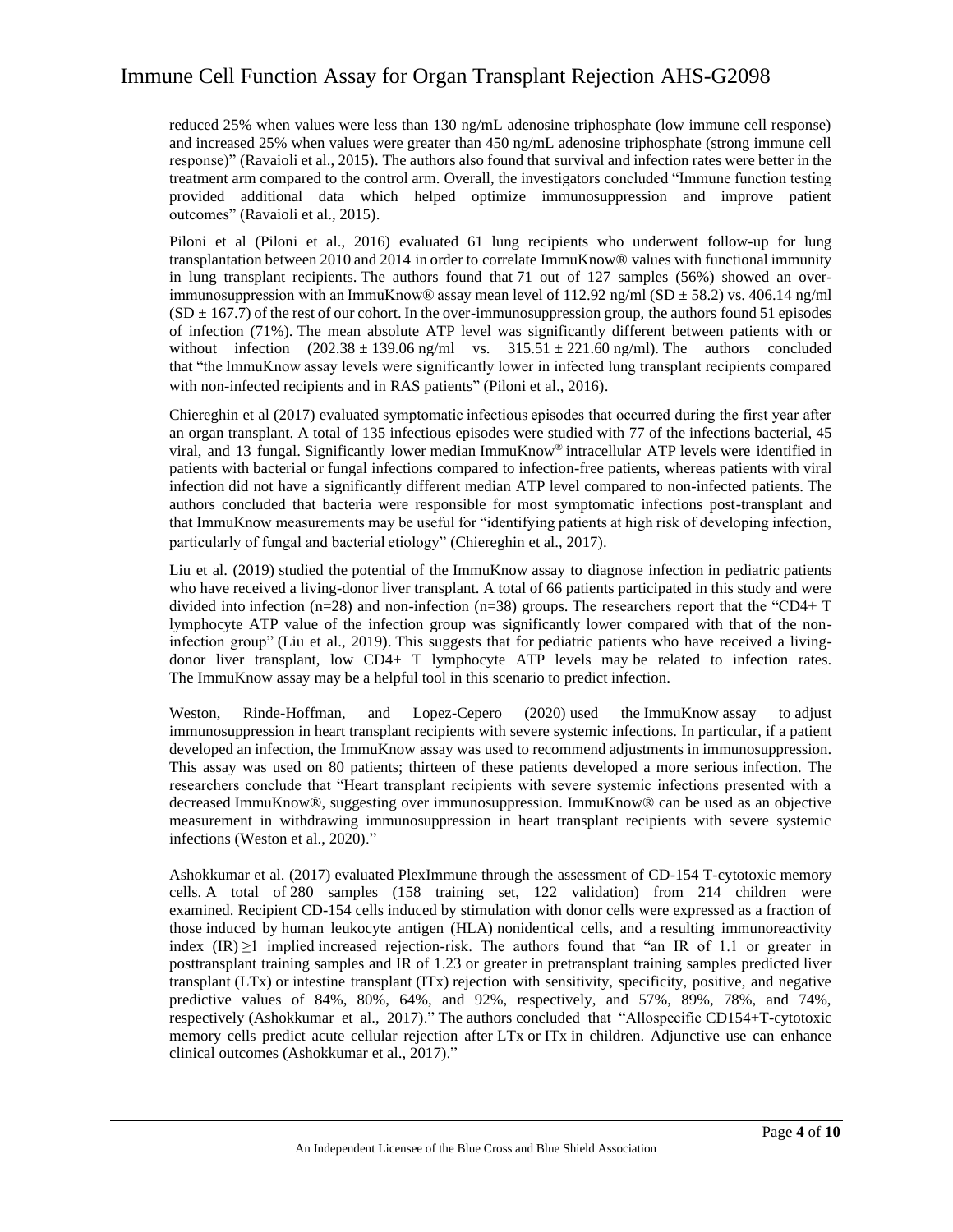However, at the present time, there is no consensus on the utility of these tests, despite the amount of literature devoted to determine its real value for predicting post-transplant complications (Clark & Cotler, 2020; Fernandez-Ruiz et al., 2014; Kowalski et al., 2006; Ling et al., 2012; Rodrigo et al., 2012).

Monforte et al. (2021) studied the prognostic value of ImmuKnow® for predicting non-cytomegalovirus (CMV) infections in lung transplant patients. 92 patients were followed for 6 to 12 months after their lung transplant and the assay was carried out at 6, 8, 10, and 12 months. 25% of the patients developed non-CMV infections between 6-12 months after the transplant. At 6 months, 15.2% of patients had a moderate immune response and 84.8% of patients had a low immune response to the infection. In the following 6 months, only one of the patients with a moderate immune response developed a non-CMV infection compared to the 28.2% of low immune response patients who developed a non-CMV infection. The ImmuKnow® assay had a sensitivity of 95.7%, specificity of 18.8%, positive predictive value (PPV) of 28.2%, and negative predictive value (NPV) of 92.9% in detecting a non-CMV infection. The authors conclude that "although ImmuKnow® does not seem useful to predict non-CMV infection, it could identify patients with a very low risk and help us define a target for an optimal immunosuppression" (Monforte et al., 2021).

In an open-label prospective cohort study, Xue et al. (2021) studied the use of the Cylex immune cell function assay for diagnosis of infection after liver transplant in pediatric patients. 216 infants with liver transplants were followed and Cylex ATP values were measured before and after the liver transplant at weeks 1, 2, 3, 4, 8, 12 and 24. Post-surgery, 74.1% of the transplant patients had a diagnosed infection, 20.4% were clinically stable, and 5.6% experienced acute rejection. The median Cylex ATP value in infant PLTs post-surgery reduced significantly in the infection group compared to stable group. ROC curve analysis determined that the cut-off value of Cylex ATP was 152 ng/mL for diagnosis of infection. The authors conclude "In this study, we demonstrated that low Cylex ATP represented partly overimmunosuppression and had diagnostic value in infant PLTs with infections, which might assist individualized immunosuppression in PLT patients" (Xue et al., 2021).

#### **State and Federal Regulations, as applicable**

ImmuKnow® (Viracor, previously, Cylex) is an immune cell function assay cleared for marketing by the U.S. Food and Drug Administration (FDA) in April 2002 to detect cell-mediated immunity (CMI) in an immunosuppressed patient population. Cylex obtained 510(k) clearances from the FDA to market the Immune Cell Function Assay based on substantial equivalence to two flow cytometry reagents. The FDAindicated use of the Cylex Immune Cell Function Assay is for the detection of cell-mediated immunity in an immunosuppressed population. A subsequent 510(k) marketing clearance for a device modification was issued by the FDA for this assay in 2010. There were no changes to the indications or intended use.

In August 2014, Pleximmune™ (Plexision, Pittsburgh, PA) was approved by FDA through the humanitarian device exemption process. The test is intended for use in the pretransplantation and early and late posttransplantation period in pediatric liver and small bowel transplant patients for the purpose of predicting the risk of transplant rejection within 60 days after transplantation or 60 days after sampling.

#### **Practice Guidelines and Position Statements**

#### **The American Academy of Allergy, Asthma & Immunology (AAAAI) and the American College of Allergy, Asthma & Immunology (ACAAI) (Bonilla et al., 2015)**

The American Academy of Allergy, Asthma & Immunology (AAAAI) and the American College of Allergy, Asthma & Immunology (ACAAI) published practice parameters for the diagnosis and management of primary immunodeficiency (Bonilla et al., 2015) which stated that:

"Evaluation of specific immune responses is essential for diagnosis of PIDDs. Measurement of serum immunoglobulin levels and lymphocyte responses to mitogens are useful indicators of global B- and Tcell development and function."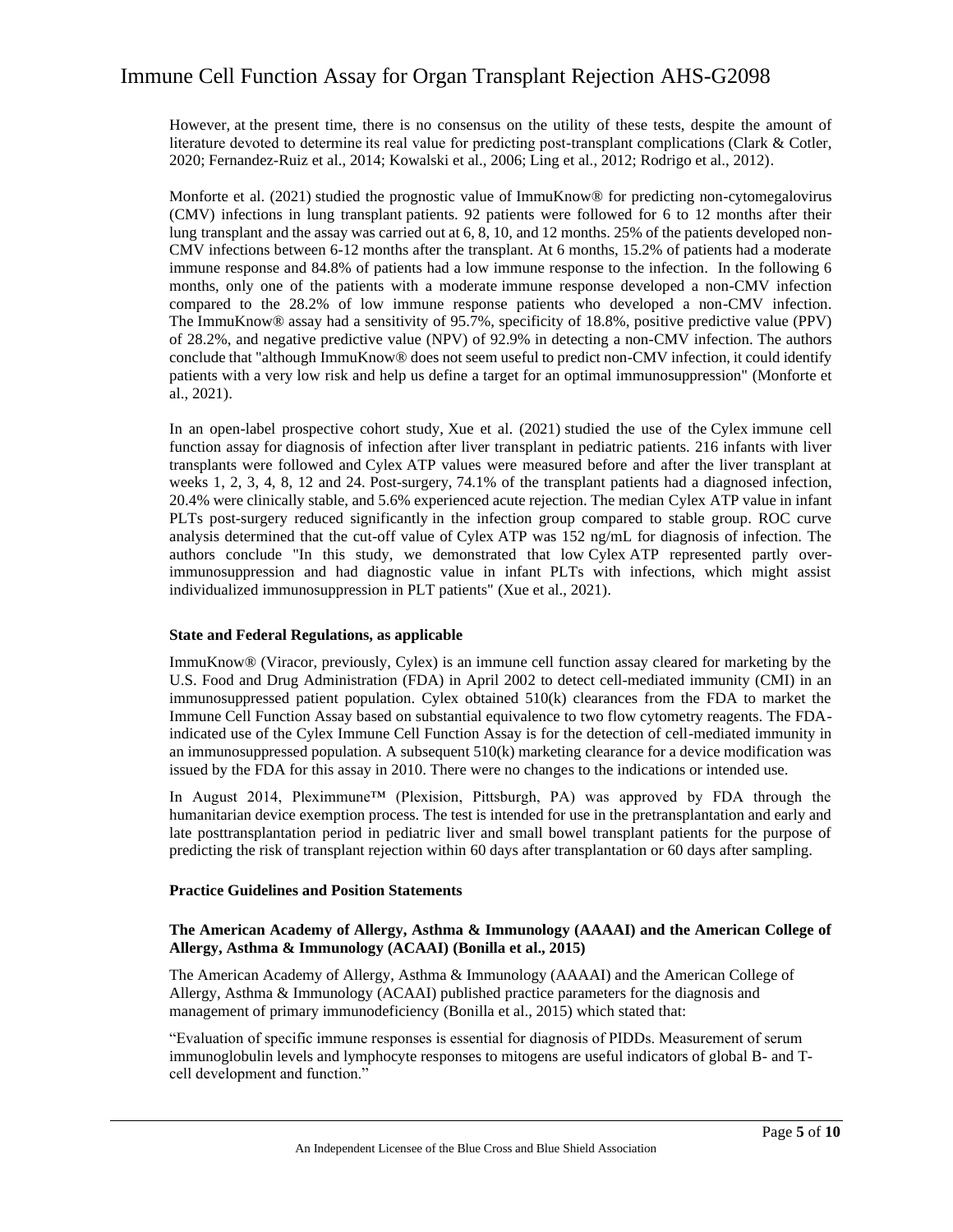It lists "In vitro proliferative response to mitogens and antigens" as an advanced test used when "Abnormal screening test results indicate the need for more sophisticated tests". The screening test indicated is: Flow cytometry to enumerate CD4 and CD8 T cells and NK cells.

Normal or abnormal T cell response to mitogen stimulation is listed in the diagnostic algorithm for the diagnosis of combined or syndromic immunodeficiencies. Specifically, it states that "Infants with low TREC counts should have secondary screening by using flow cytometry to enumerate T-cell numbers and the proportion of naive cells. T-cell counts of less than 1500/mm3 or a proportion of naive cells of less than 50% should be followed up measuring the in vitro response to a mitogen, such as PHA. It is also listed as a characteristic laboratory finding for WAS, AT related disorders, Good syndrome, XLP1, MSMD, MyD88, WHIM, EV and in the management of DGS, and immuno-osseous dysplasias.

#### **The International Society of Heart and Lung Transplantation (Costanzo et al., 2010; Kobashigawa et al., 2018; Levine et al., 2016)**

Guidelines for the care of heart transplant recipients published in 2010 by The International Society of Heart and Lung Transplantation do not include ImmuKnow®.

An ISHLT consensus document for the management of antibodies in a heart transplantation was published in 2018. This document does not mention the ImmuKnow or Pleximmune assays, but does state that "Solid-phase assays, such as the Luminex SAB assay, are recommended to detect circulating antibodies" (Kobashigawa et al., 2018).

An ISHLT consensus document for the antibody-mediated rejection of the lung was published in 2016. This consensus document does not mention the ImmuKnow or Pleximmune assays (Levine et al., 2016).

#### **The American Society of Transplantation (AST, 2009; Humar & Michaels, 2006)**

The American Society of Transplantation does not include the use of the ImmuKnow assay in its publication: "Recommendations for Screening, Monitoring and Reporting of Infectious Complications in Immunosuppression Trials in Recipients of Organ Transplantation."

Educational guidelines for the management of transplant recipients in the community setting and for infectious diseases in transplant recipients published in 2009 by AST also do not include ImmuKnow.

#### **American Association for the Study of Liver Diseases (AASLD) and the American Society of Transplantation (AST) (Lucey et al., 2013)**

Practice guidelines from the AASLD and the AST on the long-term management of successful adult liver transplants were published in 2013. These guidelines do not mention the ImmuKnow assay.

#### **Third International Consensus Guidelines on the Management of Cytomegalovirus in Solid-organ Transplantation (Kotton et al., 2018)**

The International Cytomegalovirus CMV Consensus Group of the Transplantation Society published an international consensus statement on the management of CMV in solid organ transplant in 2018. In it, they note that "Clinical utility studies demonstrate that alteration of patient management based on the results of an immune-based assay is feasible, safe, and cost-effective" (Kotton et al., 2018).

### **Billing/Coding/Physician Documentation Information**

This policy may apply to the following codes. Inclusion of a code in this section does not guarantee that it will be reimbursed. For further information on reimbursement guidelines, please see Administrative Policies on the Blue Cross Blue Shield of North Carolina web site at www.bcbsnc.com. They are listed in the Category Search on the Medical Policy search page.

*Applicable service codes: 0018M, 81560, 86352*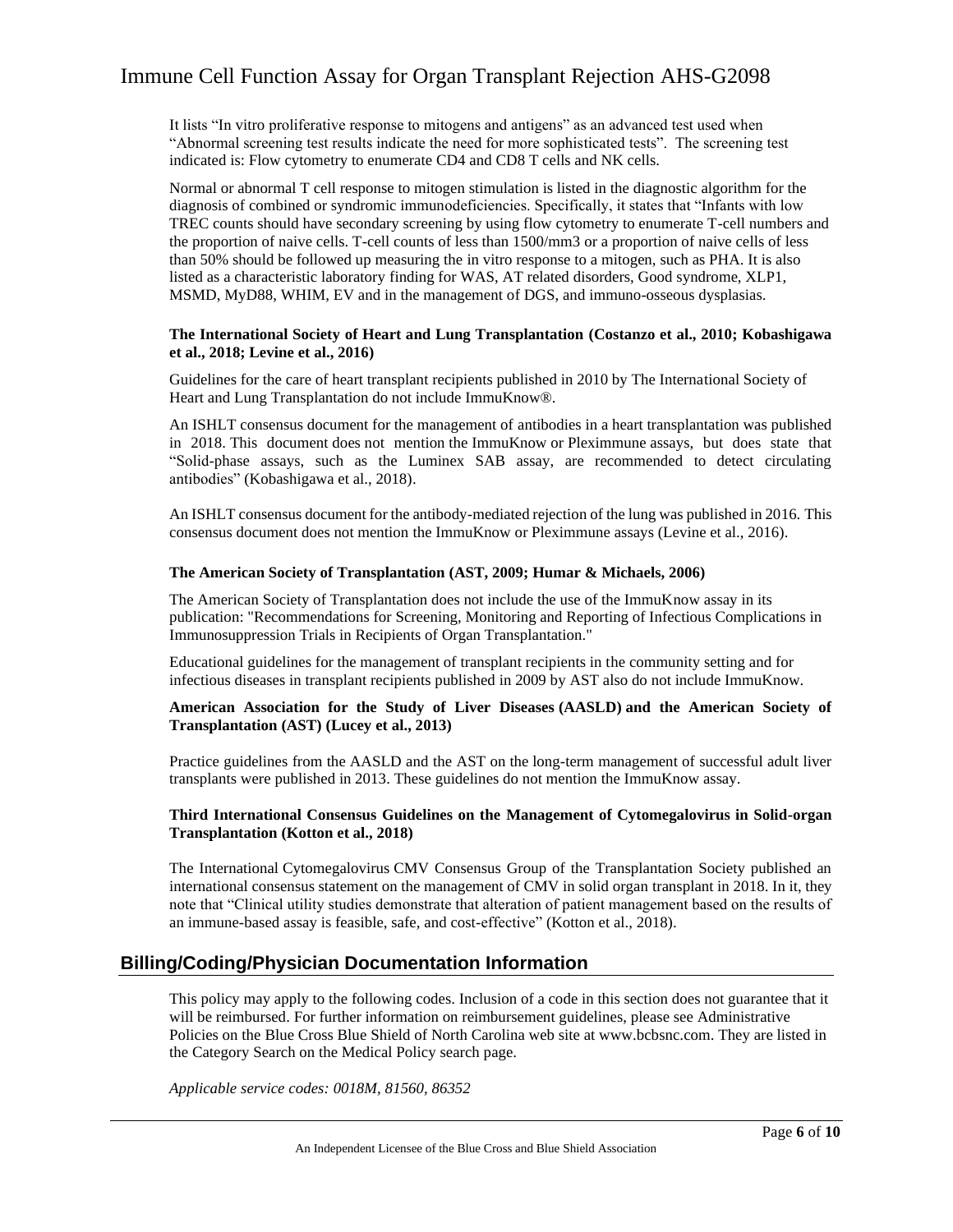BCBSNC may request medical records for determination of medical necessity. When medical records are requested, letters of support and/or explanation are often useful, but are not sufficient documentation unless all specific information needed to make a medical necessity determination is included.

### **Scientific Background and Reference Sources**

Ashokkumar, C., Gupta, A., Sun, Q., Ningappa, M. B., Higgs, B. W., Mazariegos, G., . . . Sindhi, R. (2009). Allospecific CD154+ T cells identify rejection-prone recipients after pediatric small-bowel transplantation. Surgery, 146(2), 166-173. doi:10.1016/j.surg.2009.04.006

Ashokkumar, C., Soltys, K., Mazariegos, G., Bond, G., Higgs, B. W., Ningappa, M., . . . Sindhi, R. (2017). Predicting Cellular Rejection With a Cell-Based Assay: Preclinical Evaluation in Children. Transplantation, 101(1), 131-140. doi:10.1097/tp.0000000000001076

AST. (2009). GUIDELINES FOR POST-KIDNEY TRANSPLANT MANAGEMENT IN THE COMMUNITY SETTING. Retrieved from https://www.myast.org/guidelines-post-kidneytransplant-managementcommunity-setting

Bonilla, F. A. (2008). Interpretation of lymphocyte proliferation tests. Ann Allergy Asthma Immunol, 101(1), 101-104. doi:10.1016/s1081-1206(10)60842-3

Bonilla, F. A., Khan, D. A., Ballas, Z. K., Chinen, J., Frank, M. M., Hsu, J. T., . . . Wallace, D. (2015). Practice parameter for the diagnosis and management of primary immunodeficiency. J Allergy Clin Immunol, 136(5), 1186-1205.e1181-1178. doi:10.1016/j.jaci.2015.04.049

Bonilla, F. A., & Stiehm, R. (2017). Laboratory evaluation of the immune system - UpToDate. In A. Feldweg (Ed.), UpToDate. Waltham. MA. Retrieved from [https://www.uptodate.com/contents/laboratory-evaluation-of-the-immune](https://www.uptodate.com/contents/laboratory-evaluation-of-the-immune-system?source=search_result&search=lymphocyte%20mitogen%20response&selectedTitle=2~150)[system?source=search\\_result&search=lymphocyte%20mitogen%20response&selectedTitle=2~150](https://www.uptodate.com/contents/laboratory-evaluation-of-the-immune-system?source=search_result&search=lymphocyte%20mitogen%20response&selectedTitle=2~150)

Butte, M., & Stiehm, R. (2019). Laboratory evaluation of the immune system - UpToDate. In A. Feldweg (Ed.), UpToDate. Retrieved from https://www.uptodate.com/contents/laboratoryevaluation-ofthe-

immunesystem?source=search\_result&search=lymphocyte%20mitogen%20response&selectedTitle  $=2$ ~1 50

Buttgereit, F., Burmester, G. R., & Brand, M. D. (2000). Bioenergetics of immune functions: fundamental and therapeutic aspects. Immunol Today, 21(4), 192-199.

Chiereghin, A., Petrisli, E., Ravaioli, M., Morelli, M. C., Turello, G., Squarzoni, D., . . . Lazzarotto, T. (2017). Infectious agents after liver transplant: etiology, timeline and patients' cell-mediated immunity responses. Med Microbiol Immunol, 206(1), 63-71. doi:10.1007/s00430-016-0485-7

Chon, W. J., & Brennan, D. C. (2017). Investigational methods in the diagnosis of acute renal allograft rejection - UpToDate. In A. Sheridan (Ed.), UpToDate. Waltham. MA. Retrieved from [https://www.uptodate.com/contents/investigational-methods-in-the-diagnosis-of-acute-renal](https://www.uptodate.com/contents/investigational-methods-in-the-diagnosis-of-acute-renal-allograft-rejection?source=machineLearning&search=immunoknow&selectedTitle=1~1§ionRank=1&anchor=H3#H3)[allograft-](https://www.uptodate.com/contents/investigational-methods-in-the-diagnosis-of-acute-renal-allograft-rejection?source=machineLearning&search=immunoknow&selectedTitle=1~1§ionRank=1&anchor=H3#H3)

[rejection?source=machineLearning&search=immunoknow&selectedTitle=1~1&sectionRank=1&an](https://www.uptodate.com/contents/investigational-methods-in-the-diagnosis-of-acute-renal-allograft-rejection?source=machineLearning&search=immunoknow&selectedTitle=1~1§ionRank=1&anchor=H3#H3) [chor=H3#H3.](https://www.uptodate.com/contents/investigational-methods-in-the-diagnosis-of-acute-renal-allograft-rejection?source=machineLearning&search=immunoknow&selectedTitle=1~1§ionRank=1&anchor=H3#H3)

Clark, N., & Cotler, S. (2020). Infectious complications in liver transplantation - UptoDate. Retrieved from

https://www.uptodate.com/contents/infectious-complications-in-

livertransplantation?search=immuknow&source=search\_result&selectedTitle=1~1&usage\_type=def ault&display\_rank=1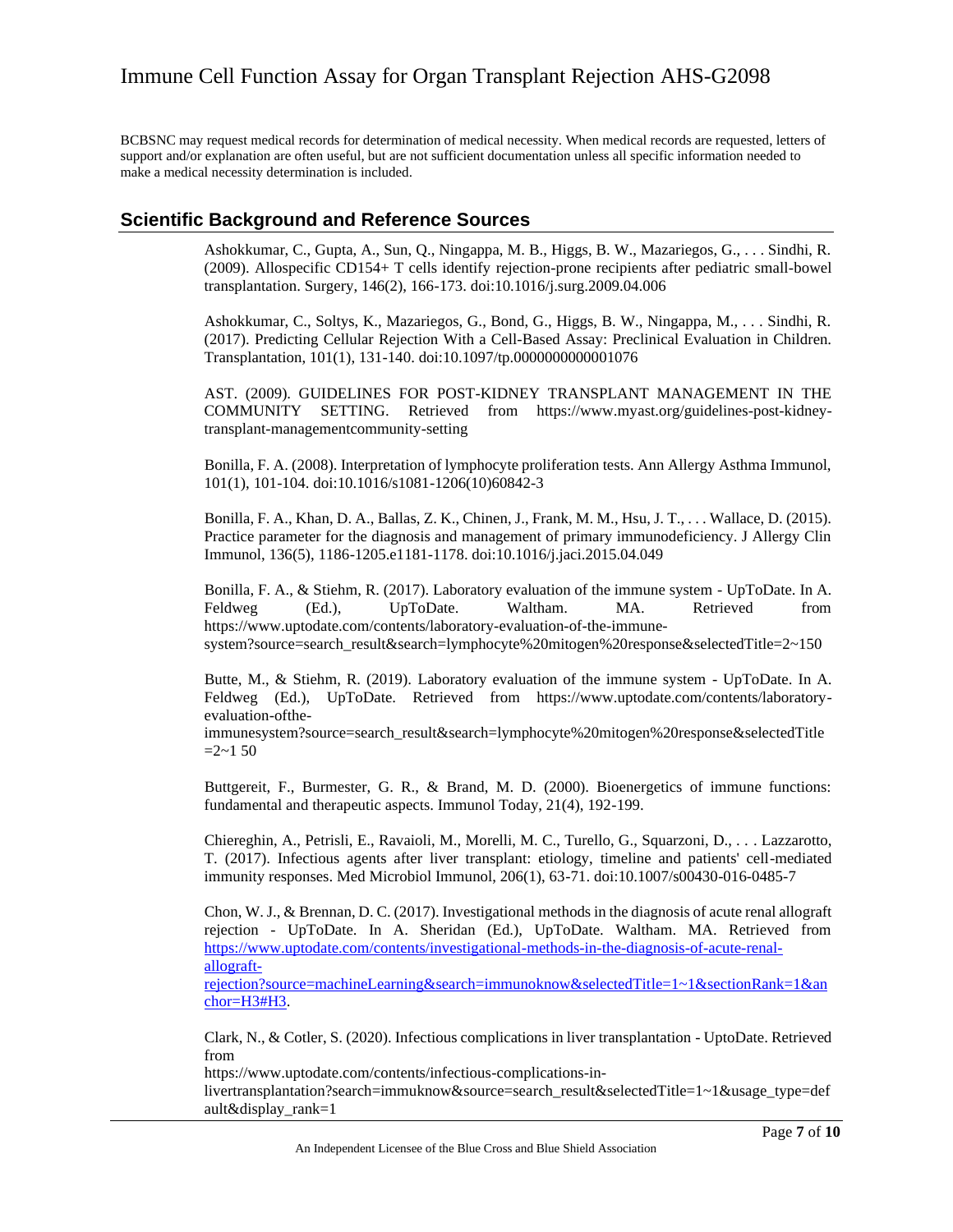Costanzo, M. R., Dipchand, A., Starling, R., Anderson, A., Chan, M., Desai, S., . . . Vanhaecke, J. (2010). The International Society of Heart and Lung Transplantation Guidelines for the care of heart transplant recipients. J Heart Lung Transplant, 29(8), 914-956. doi:10.1016/j.healun.2010.05.0

Fernandez-Ruiz, M., Kumar, D., & Humar, A. (2014). Clinical immune-monitoring strategies for predicting infection risk in solid organ transplantation. Clin Transl Immunology, 3(2), e12. doi:10.1038/cti.2014.3

Humar, A., & Michaels, M. (2006). American Society of Transplantation recommendations for screening, monitoring and reporting of infectious complications in immunosuppression trials in recipients of organ transplantation. Am J Transplant, 6(2), 262-274. doi:10.1111/j.1600- 6143.2005.012

Intellicyt. (2021). Immune Cell Function Assays. Retrieved from [https://intellicyt.com/applications/immune-cell-function](https://intellicyt.com/applications/immune-cell-function/)

Jo, Y., Lim, J., Kim, Y., Han, K., Min, W. S., & Oh, E. J. (2015). CD4 T-cell function assay using Cylex ImmuKnow and lymphocyte subset recovery following allogeneic hematopoietic stem cell transplantation. Transpl Immunol, 33(2), 78-83. doi:10.1016/j.trim.2015.09.001

Kobashigawa, J., Colvin, M., Potena, L., Dragun, D., Crespo-Leiro, M. G., Delgado, J. F., . . . Zuckermann, A. (2018). The management of antibodies in heart transplantation: An ISHLT consensus document. J Heart Lung Transplant, 37(5), 537-547. doi:10.1016/j.healun.2018.01.1291

Kotton, C. N., Kumar, D., Caliendo, A. M., Huprikar, S., Chou, S., Danziger-Isakov, L., & Humar, A. (2018). The Third International Consensus Guidelines on the Management of Cytomegalovirus in Solidorgan Transplantation. Transplantation, 102(6), 900-931. doi:10.1097/tp.00000000000

Kowalski, R. J., Post, D. R., Mannon, R. B., Sebastian, A., Wright, H. I., Sigle, G., . . . Britz, J. A. (2006). Assessing relative risks of infection and rejection: a meta-analysis using an immune function assay. Transplantation, 82(5), 663-668. doi:10.1097/01.tp.0000234837.02126.70

Levine, D. J., Glanville, A. R., Aboyoun, C., Belperio, J., Benden, C., Berry, G. J., . . . Zeevi, A. (2016). Antibody-mediated rejection of the lung: A consensus report of the International Society for Heart and Lung Transplantation. J Heart Lung Transplant, 35(4), 397-406. doi:10.1016/j.healun.2016.01.1223

Ling, X., Xiong, J., Liang, W., Schroder, P. M., Wu, L., Ju, W., . . . He, X. (2012). Can immune cell function assay identify patients at risk of infection or rejection? A meta-analysis. Transplantation, 93(7), 737-743. doi:10.1097/TP.0b013e3182466248

Liu, W., Wang, K., Zhao, Y. H., Song, G. P., Gao, W., & Li, D. H. (2019). Clinical relevance of a  $CD4(+)$  T cell immune function assay in the diagnosis of infection in pediatric living-donor liver transplantation. Exp Ther Med, 18(5), 3823-3828. doi:10.3892/etm.2019.8003

Lucey, M. R., Terrault, N., Ojo, L., Hay, J. E., Neuberger, J., Blumberg, E., & Teperman, L. W. (2013). Longterm management of the successful adult liver transplant: 2012 practice guideline by the American Association for the Study of Liver Diseases and the American Society of Transplantation. Liver Transpl, 19(1), 3-26. doi:10.1002/lt.23566

Monforte, V., Ussetti, P., Castejón, R., Sintes, H., Pérez, V. L., Laporta, R., . . . Gómez-Ollés, S. (2021). Predictive Value of Immune Cell Functional Assay for Non-Cytomegalovirus Infection in Lung Transplant Recipients: A Multicenter Prospective Observational Study. *Archivos de Bronconeumología*. doi[:https://doi.org/10.1016/j.arbres.2020.12.024](https://doi.org/10.1016/j.arbres.2020.12.024)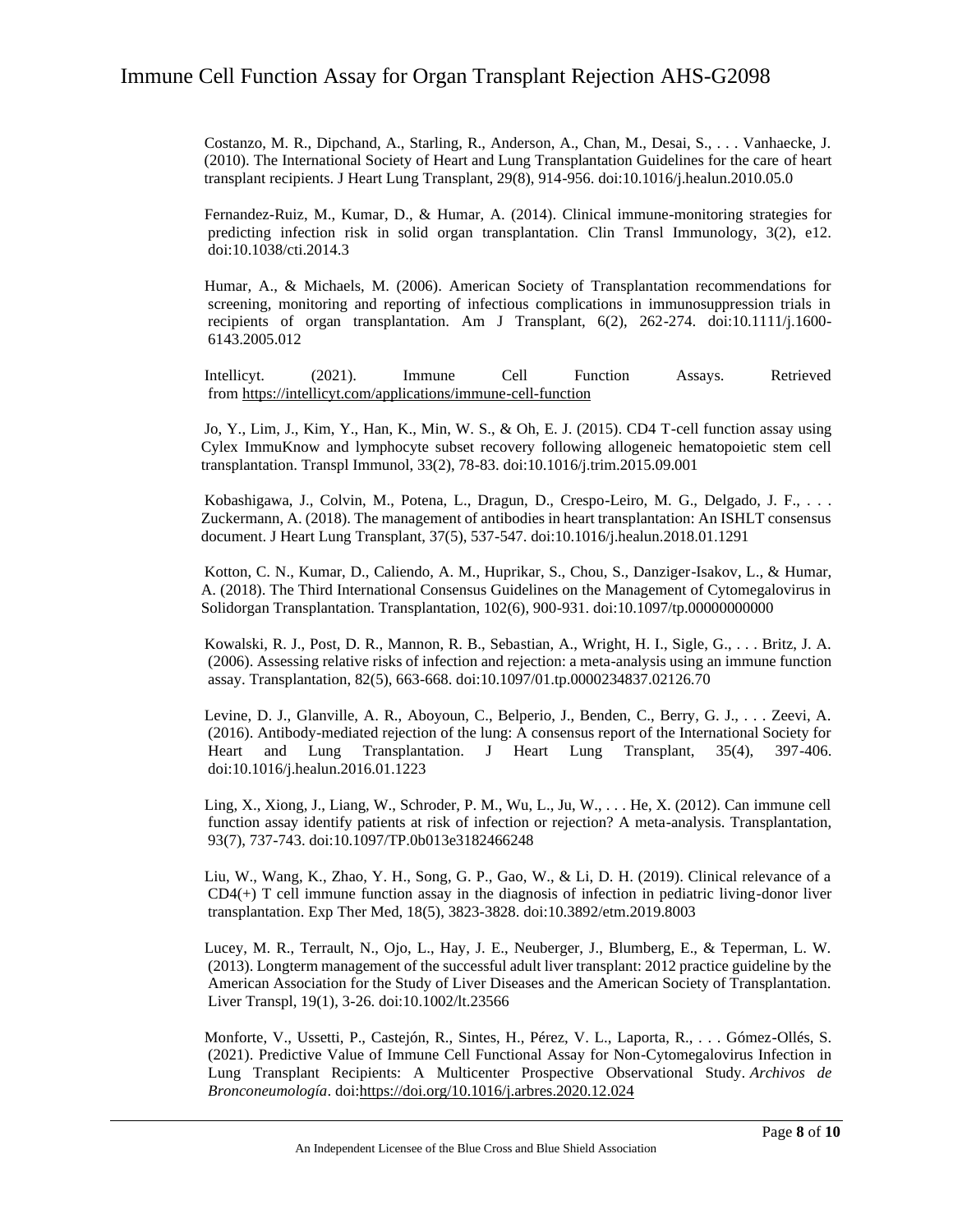Notarangelo, L. D. (2010). Primary immunodeficiencies. J Allergy Clin Immunol, 125(2 Suppl 2), S182-194. doi:10.1016/j.jaci.2009.07.053

Oliveira, J. B., & Fleisher, T. A. (2010). Laboratory evaluation of primary immunodeficiencies. J Allergy Clin Immunol, 125(2 Suppl 2), S297-305. doi:10.1016/j.jaci.2009.08.043

Picard, C., Al-Herz, W., Bousfiha, A., Casanova, J. L., Chatila, T., Conley, M. E., . . . Gaspar, H. B. (2015). Primary Immunodeficiency Diseases: an Update on the Classification from the International Union of Immunological Societies Expert Committee for Primary Immunodeficiency 2015. J Clin Immunol, 35(8), 696-726. doi:10.1007/s10875-015-0201-1

Piloni, D., Magni, S., Oggionni, T., Benazzo, A., Stella, G., Scudeller, L., . . . Meloni, F. (2016). Clinical utility of CD4+ function assessment (ViraCor-IBT ImmuKnow test) in lung recipients. Transpl Immunol, 37, 35-39. doi:10.1016/j.trim.2016.04.001

Ravaioli, M., Neri, F., Lazzarotto, T., Bertuzzo, V. R., Di Gioia, P., Stacchini, G., . . . Pinna, A. D. (2015). Immunosuppression Modifications Based on an Immune Response Assay: Results of a Randomized, Controlled Trial. Transplantation, 99(8), 1625-1632. doi:10.1097/tp.0000000000000650

Rodrigo, E., Lopez-Hoyos, M., Corral, M., Fabrega, E., Fernandez-Fresnedo, G., San Segundo, D., . . . Arias, M. (2012). ImmuKnow as a diagnostic tool for predicting infection and acute rejection in adult liver transplant recipients: a systematic review and meta-analysis. Liver Transpl, 18(10), 1245- 1253. doi:10.1002/lt.23497

Sindhi, R., Ashokkumar, C., Higgs, B. W., Levy, S., Soltys, K., Bond, G., . . . Zeevi, A. (2016). Profile of the Pleximmune blood test for transplant rejection risk prediction. Expert Rev Mol Diagn, 16(4), 387-393. doi:10.1586/14737159.2016.1139455

Sottong, P. R., Rosebrock, J. A., Britz, J. A., & Kramer, T. R. (2000). Measurement of T-lymphocyte responses in whole-blood cultures using newly synthesized DNA and ATP. Clin Diagn Lab Immunol, 7(2), 307-311.

Stiehm, R. (2017). Laboratory evaluation of the immune system - UpToDate. In A. Feldweg (Ed.), UpToDate. Retrieved from https://www.uptodate.com/contents/laboratory-evaluation-oftheimmunesystem?source=search\_result&search=lymphocyte%20mitogen%20response&selectedT itle=2~1 50

Vella, J. (2017). Transplantation immunobiology - UpToDate. In D. Brennan (Ed.), UpToDate. Waltham. MA. Retrieved from [https://www.uptodate.com/contents/transplantation](https://www.uptodate.com/contents/transplantation-immunobiology?source=search_result&search=organ%20rejection&selectedTitle=2~150#H1)[immunobiology?source=search\\_result&search=organ%20rejection&selectedTitle=2~150#H1.](https://www.uptodate.com/contents/transplantation-immunobiology?source=search_result&search=organ%20rejection&selectedTitle=2~150#H1)

Wang, Z., Liu, X., Lu, P., Han, Z., Tao, J., Wang, J., . . . Gu, M. (2014). Performance of the ImmuKnow assay in differentiating infection and acute rejection after kidney transplantation: a metaanalysis. Transplant Proc, 46(10), 3343-3351. doi:10.1016/j.transproceed.2014.09.109

Weston, M. W., Rinde-Hoffman, D., & Lopez-Cepero, M. (2020). Monitoring cell-mediated immunity during immunosuppression reduction in heart transplant recipients with severe systemic infections. Clin Transplant, 34(3), e13809. doi:10.1111/ctr.13809

Xue, F., Gao, W., Qin, T., Wu, C., Luo, Y., Chen, J., . . . Xia, Q. (2021). Immune cell function assays in the diagnosis of infection in pediatric liver transplantation: an open-labeled, two center prospective cohort study. *Translational pediatrics, 10*(2), 333-343. doi:10.21037/tp-20-256